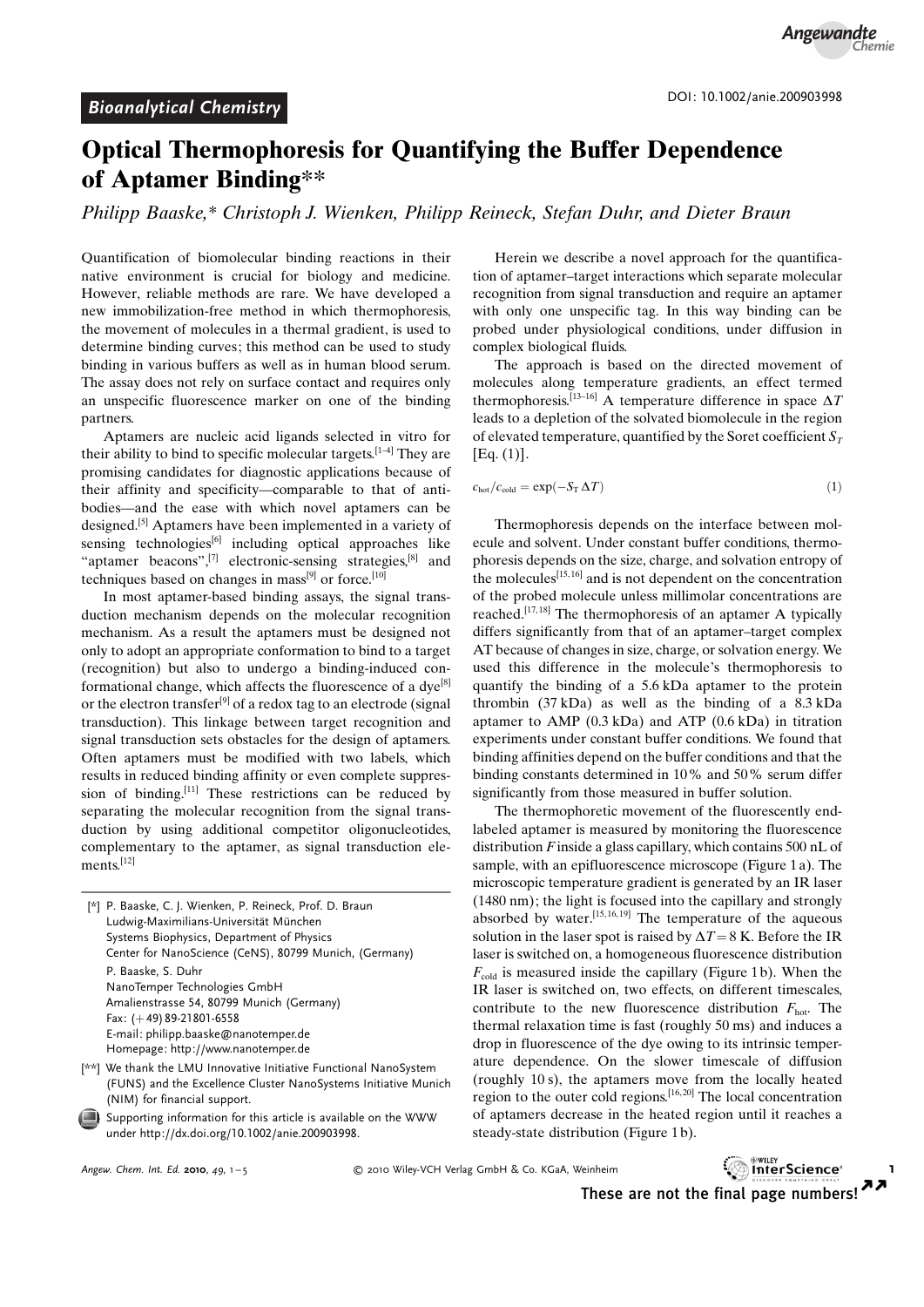# Communications



Figure 1. Thermophoresis assay. a) The blood serum inside the capillary is locally heated with a focused IR laser, which is coupled into an epifluorescence microscope using a heat-reflecting "hot" mirror. b) The fluorescence inside the capillary is imaged with a CCD camera, and the normalized fluorescence in the heated spot is plotted against time. The IR laser is switched on at  $t=5$  s, the fluorescence decreases as the temperature increases, and the labeled aptamers move away from the heated spot because of thermophoresis. When the IR laser is switched off, the molecules diffuse back.

While the molecular diffusion D dictates the kinetics of depletion, the Soret coefficient  $S_T$  describes the concentration ratio under steady-state conditions  $c_{hot}/c_{cold} = \exp(-S_{T} \Delta T)$  $\approx 1 - S_{\rm T} \Delta T$  for a temperature increase  $\Delta T$ <sup>[15,16]</sup> The normalized fluorescence  $F_{\text{norm}} = F_{\text{hot}}/F_{\text{cold}}$  measures mainly this concentration ratio, in addition to the temperature dependence of the dye fluorescence  $\partial F/\partial T$ . In the linear approximation we find:  $F_{\text{norm}} = 1 + (\partial F/\partial T - S_T)\Delta T$ <sup>[16]</sup> Because of the linearity of the fluorescence intensity and the thermophoretic depletion, the normalized fluorescence from the unbound aptamer  $F_{\text{norm}}(A)$  and the bound complex  $F_{\text{norm}}(AT)$  superpose linearly. If  $x$  is used to denote the fraction of aptamers bound to targets, the changing fluorescence signal during the titration of target  $T$  can be given by Equation (2).

$$
F_{\text{norm}} = (1-x) F_{\text{norm}}(\mathbf{A}) + x F_{\text{norm}}(\mathbf{A}\mathbf{T})
$$
\n(2)

Based on the capacitor model of thermophoresis, $[15, 21]$ confirmed for thin Debye layers in experiments using polystyrene beads,<sup>[15]</sup> double-stranded DNA,<sup>[15]</sup> singlestranded  $DNA$ ,  $[16]$  and Ludox silica particles,  $[22]$  we can discuss the change in  $S_T$  expected from changes in charge  $Q_{\text{eff}}$  or hydrodynamic radius R upon binding. Assuming negligible offsets from non-ionic contributions, we find  $S_T \propto (Q_{\text{eff}}/R)^2$ . Under linear approximation,  $S_T$  changes by  $\Delta S_T/S_T = 2(\Delta Q_{eff}/T_{eff})$  $Q_{\text{eff}} - \Delta R/R$ ). Only for the unlikely case that  $Q_{\text{eff}}$  is directly proportional to  $R$  would no change in  $S_T$  be expected. However, neglected contributions from solvation entropy<sup>[15]</sup> could contribute to binding even under these conditions.

We measured the thermophoresis of 100 nm thrombin aptamer labeled at the 5' end with the fluorophore Cy5<sup>[23]</sup> in 10% human serum (Figure 2). The concentration of thrombin ranges from 0 nm to 19 500 nm. The low concentrations ensure that the serum and buffer do not change upon addition of thrombin and keep the thermophoresis of the aptamer constant. The observed time traces of the pure aptamer differ significantly from the traces of aptamers bound to



Figure 2. Aptamer–thrombin binding in 10% human serum. a) The thermophoretic depletion of unbound aptamer is about twice that of aptamers bound to thrombin. b) The normalized fluorescence  $F_{\text{norm}}$  at  $t=30$  s is plotted for different concentrations of thrombin (black). The thermophoresis of random 25-mer ssDNA (green) shows no dependence on thrombin concentration. c) The Soret coefficient  $S<sub>T</sub>$  also reflects the binding;  $S_T$  was determined based on an analytical model of thermophoresis.[16]

thrombin (Figure 2 a). Plotting the normalized fluorescence  $F_{\text{norm}}$  at a given time t against the thrombin concentration results in a binding curve (Figure 2b) with an  $EC_{50}$  value of  $680 \pm 80$  nm and a Hill coefficient of 2. Control experiments with a randomly chosen sequence of ssDNA show no thrombin-dependent changes in either the thermophoretic signal (Figure 2b) or the absolute fluorescence, in either 10% or 50% serum. This indicates that neither interactions of thrombin with the Cy5 label, nor unspecific interactions of thrombin with ssDNA are present.

As detailed previously,  $[16]$  we used a two-dimensional finite element simulation to infer from the time traces the Soret coefficient  $S_T$ , the diffusion coefficient D, and the temperature dependence of the fluorescence  $\partial F/\partial T$ . The binding of the aptamer to thrombin mostly leads to a change in  $S_T$ , which decreases from 1.05% K<sup>-1</sup> to 0.35% K<sup>-1</sup> (Figure 2c). Owing to their linear relationship,  $F_{\text{norm}}$  and the  $S_T$ both report the binding (Figure 2b,c). Neither the temperature-dependent fluorescence change  $\partial F/\partial T$  nor the diffusion coefficient D changed during the titration. Notably the determination of  $D$  is likely to be hampered by fitting crosstalk with  $\partial F/\partial T$ .

The thermophoretic perturbation creates a direct fluorescence ratio signal  $F_{\text{norm}}$  that reveals changes in the observed molecule that stem from changes in size, charge, or solvation entropy of the molecule. It does not rely on the notoriously difficult task of observing binding-induced size changes by measuring small changes in the diffusion coefficient  $D$  as, for example, in fluorescence correlation spectroscopy (FCS). As shown in Figure 3 a, the approach can be used in buffers and equally well in complex biological liquids like blood serum without significantly loss of sensitivity or specificity as is the case with surface-based technologies such as surface plasmon resonance (SPR).

[www.angewandte.org](http://www.angewandte.org)

 $Q$  2010 Wiley-VCH Verlag GmbH & Co. KGaA, Weinheim Angew. Chem. Int. Ed. 2010, 49, 1-5

55 These are not the final page numbers!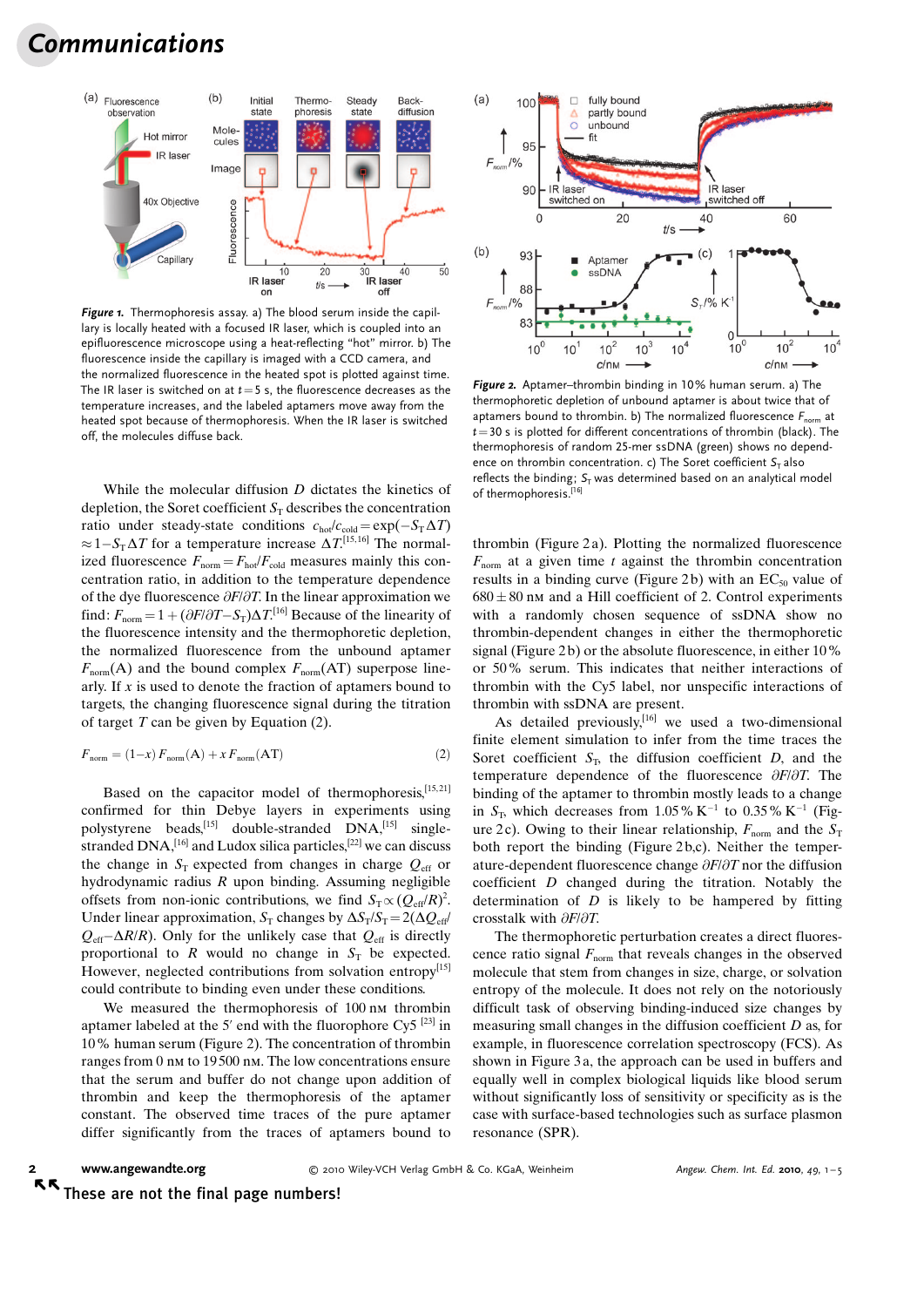

Figure 3. Binding curves in various buffers. a) Aptamer-thrombin binding in selection buffer,  $1 \times SSC$  (sodium citrate) and in 10% and 50% untreated human serum. b) Aptamer binding to ATP and AMP in selection buffer, HEPES, and  $2 \times$ SSC. The fraction of bound aptamers is derived according to Equation (2).

To further show the broad applicability of the thermophoretic quantification of binding, we also measured the binding of an aptamer to ATP and AMP<sup>[24]</sup> (Figure 3b) in different buffers. In all cases, binding was reported with a high signal-to-noise ratio (SNR), even in 50% human serum. For example,  $SNR = 93$  was found for the binding of an aptamer to 0.3 kDa AMP in selection buffer, and  $SNR = 23$  was found for the binding to thrombin in 50% human serum (see the Supporting Information). As control oligonucleotides we used DNA sequences that differed from the respective aptamer sequences in only two nucleotide mutations (Figure 3 a,b "Dinucleotide mutant").

The dissociation constant  $K<sub>D</sub> = 30 \pm 19$  nm obtained for the aptamer–thrombin binding (Figure 3 a) in selection buffer is in good agreement with the reported  $K<sub>D</sub> = 25 \pm 25$  nm<sup>[23]</sup> measured in the same buffer. However, Buff et al.<sup>[25]</sup> also reported slightly reduced binding affinity resulting from 5'-extensions of the thrombin–aptamer. In SSC buffer the dissociation constant increases to  $K<sub>D</sub> = 190 \pm 20$  nm and in 50% (10%) human serum the binding was best fitted with the Hill equation, yielding  $EC_{50} = 720 \pm 100$  nm (670  $\pm 80$  nm) and a cooperativity of  $n = 2$ .

The aptamer–ATP/AMP binding (Figure 3b) shows the cooperative binding of more than one ATP or AMP per aptamer, which is consistent with literature reports.[7, 26] In the selection buffer, the EC<sub>50</sub> values for ATP (EC<sub>50</sub> = 60  $\pm$  4  $\mu$ m) and AMP ( $EC_{50} = 87 \pm 5 \mu$ M) agree well with the reported values.<sup>[7,12]</sup> Measurements of the ATP binding in HEPES buffer ( $EC_{50} = 67 \pm 8 \mu m$ ) confirm these results. In all cases the Hill coefficient was  $n = 1.4$ . Interestingly, in  $2 \times SSC$ buffer, the  $EC_{50}$  values of the ATP/AMP–aptamer binding were both strongly shifted to lower affinities, resulting in  $EC_{50} = 1100 \pm 100 \mu M$ . Note that the ATP solutions were cooled to prevent hydrolysis of ATP.

As stated by Cho and Ellington,<sup>[6]</sup> the aptamer-target binding depends strongly on the chosen buffer: The binding of the aptamers in the respective selection buffers always showed the highest affinity (Figure 3). For aptamer–thrombin binding in human serum, the shift to lower affinities ( $EC_{50} =$ 720 nm) and enhanced cooperativity  $(n = 1.5)$  may be because of interactions of the thrombin with components of the blood serum. For ATP–aptamer binding the unexpected significant shift to lower affinities in the SSC buffer is likely an effect of a competing interaction of the strongly negative citrate<sup>3-</sup> ion of the SSC buffer with the  $Mg^{2+}$  ions, as the latter are essential for aptamer–ATP/AMP binding.

In conclusion, we have developed a purely optical analytical method based on the thermophoresis of solvated molecules for the study of aptamer–target interactions in bulk solution. The sample volume is very low: 500 nL of which only 2 nL is probed. The signal transduction of binding is separated from the molecular recognition, which provides more freedom in the design of aptamers. The assay is robust and simple as no secondary reactions for detection are required. The dynamic range of the thermophoresis binding assay extends from nm to mm target concentrations, and the binding to lowmass targets such as AMP can also be quantified. The measurement can be performed in complex liquids such as blood and in simple standard buffers equally well. As a result, the approach will enable the determination of the affinity of aptamer-based drug candidates, for example spiegelmers,[27] in biological liquids under close to physiological conditions. The method is also applicable for screening new aptamers since the binding of unlabeled aptamers to a labeled target can also be quantified by thermophoresis.

#### Experimental Section

For imaging, we used a Zeiss Axiotech Vario microscope with a 40x Plan Fluar oil objective, numerical aperture 1.3. The fluorescence was excited with a red high-power LED Luxeon III (LXHL-LD3C). Fluorescence filters for Cy5 (F36–523) were purchased from AHF-Analysentechnik (Tübingen, Germany). Detection was provided with the Sensicam EM CCD camera from PCO AG (Kelheim, Germany). Fused-silica capillaries from Polymicro Technologies (Phoenix, USA) with an inner diameter of 100 µm and a volume of about 500 nL were used for the measurements.

The temperature gradients were created with an IR laser diode (Furukawa FOL1405-RTV-617-1480,  $\lambda = 1480$  nm,  $\kappa = 320$  µm for water, 320 mW maximum power) purchased from AMS Technologies AG (Munich, Germany). The IR laser beam was coupled into the path of fluorescence light with a heat-reflecting "hot" mirror (NT46- 386) from Edmund Optics (Barrington, USA) and is focused into the fluid with the microscope objective. The temperature inside the capillary was measured by the known temperature-dependent fluorescence of the TAMRA dye.[19] The temperature in the solution

 $\overline{\mathbf{z}}$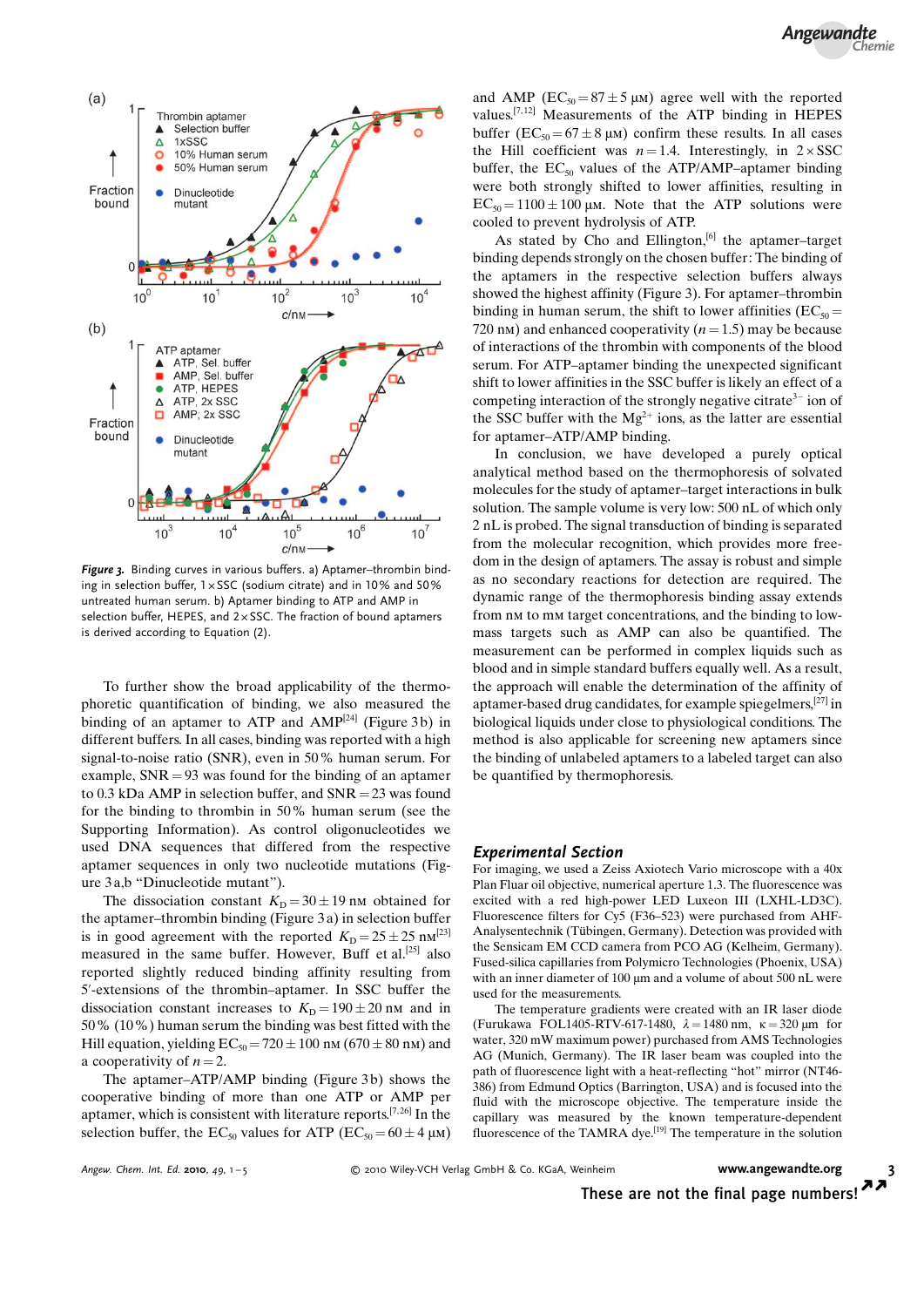## Communications

was increased by 8 K in the beam center with a  $1/e^2$  diameter of 25  $\mu$ m. All measurements were performed at room temperature.

The changes in fluorescence were analyzed in a region around the center of heating with a diameter of about 50  $\mu$ m. The images were corrected for background and bleaching of the fluorescence.<sup>[16,20]</sup>

The human  $\alpha$ -thrombin was purchased from Haematologic Technologies Inc. (Essex Junction, USA; specific activity  $3593$   $\text{U}$  mg<sup>-1</sup>; MW = 36.7 kDa). Human serum, AMP, and ATP were purchased from Sigma Aldrich (Munich, Germany).

The labeled DNA oligonucleotides were synthesized by Metabion (Martinsried, Germany). The sequences of the oligonucleotides, with mutations as small letters, are: Thrombin aptamer: 5'-Cy5- TGGTTGGTGTGGTTGGT-3'; thrombin dinucleotide mutant: 5'- Cy5-TGGTTGtTGTGGTTtGT-3'; ATP aptamer: 5'-Cy5- CCTGGGGGAGTATTGCGGAGGAAGG-3'; ATP aptamer dinucleotide mutant: 5'-Cy5-CCTtGGGGAGTATTGCGGAtGAAGG-3'; ssDNA: 5'-Cy5-TAGTTCTAATGTGTATCTCAATTTT-3'.

Measurements were conducted in the following buffers: Thrombin–aptamer: Selection buffer:<sup>[23]</sup> 20 mm Tris-HCl pH 7.4, 150 mm NaCl, 5 mm KCl, 1 mm CaCl<sub>2</sub>, 1 mm MgCl<sub>2</sub>, 0.01% TWEEN20, 4% BSA. For the human serum measurements this buffer was mixed 1:1 with 100% human serum.  $1 \times SSC$ : 15 mm sodium citrate, pH 7.4, 150 mm NaCl, 5 mm KCl, 1 mm CaCl<sub>2</sub>, 1 mm MgCl<sub>2</sub>, 0.01% TWEEN20, 4% BSA. ATP-aptamer: Selection buffer:<sup>[24]</sup> 20 mm Tris-HCl pH 7.6, 300 mm NaCl, 5 mm  $MgCl<sub>2</sub>$  and 0.01% TWEEN20.  $2 \times SSC$ : 30 mm sodium citrate, pH 7.4, 300 mm NaCl, 5 mm MgCL<sub>2</sub>, 0.01% TWEEN20. HEPES: 20 mm HEPES pH 7.5, 300 mm NaCl, 5 mm MgCl<sub>2</sub>, and 0.01% TWEEN20. For ATP the pH of the buffers was measured for different ATP concentrations with the pH-sensitive dye BCECF (see the Supporting Information).

The aptamer and the mutant concentrations were maintained at 100 nm (thrombin–aptamer) and 500 nm (ATP–aptamer) during all experiments. The aptamers were denatured and renatured prior the experiments to ensure that they reached their active conformation. The solutions were incubated for 2 h after the oligonucleotides had been mixed with the different target molecules.

The  $K<sub>D</sub>$  values for thrombin were obtained by fitting the fraction of bound aptamers to the quadratic solution of the binding reaction equilibrium, derived from the law of mass action, with  $K<sub>D</sub>$  as single free parameter.<sup>[11]</sup> The  $EC_{50}$  values were obtained from fitting the binding curves with the Hill equation (see the Supporting Information).

Received: July 20, 2009 Published online:  $\blacksquare$   $\blacksquare$ , 2010

**Keywords:** aptamers  $\cdot$  DNA  $\cdot$  drug discovery  $\cdot$ immobilization-free methods · proteins

- [1] G. Mayer, [Angew. Chem.](http://dx.doi.org/10.1002/anie.200804643) 2009, 121, 2710-2727; Angew. Chem. Int. Ed. 2009, 48[, 2672 – 2689.](http://dx.doi.org/10.1002/anie.200804643)
- [2] A. D. Ellington, J. W. Szostak, Nature 1990, 346[, 818 822](http://dx.doi.org/10.1038/346818a0).
- [3] C. Tuerk, L. Gold, Science 1990, 249, 505-510.
- [4] D. L. Robertson, G. F. Joyce, Nature 1990, 344[, 467 468.](http://dx.doi.org/10.1038/344467a0)
- [5] B. Boese, K. Corbino, R. Breaker, Nucleosides Nucleotides Nucleic Acids 2008, 27, 949 – 966.
- [6] E. Cho, J. Lee, A. Ellington, Annu. Rev. Anal. Chem. 2009, 2,  $241 - 264.$
- [7] S. Jhaveri, R. Kirby, R. Conrad, E. Maglott, M. Bowser, R. Kennedy, G. Glick, A. Ellington, [J. Am. Chem. Soc.](http://dx.doi.org/10.1021/ja992393b) 2000, 122, [2469 – 2473.](http://dx.doi.org/10.1021/ja992393b)
- [8] Y. Xiao, A. A. Lubin, A. J. Heeger, K. W. Plaxco, [Angew. Chem.](http://dx.doi.org/10.1002/ange.200500989) 2005, 117[, 5592 – 5595](http://dx.doi.org/10.1002/ange.200500989); [Angew. Chem. Int. Ed.](http://dx.doi.org/10.1002/anie.200500989) 2005, 44, 5456 – [5459](http://dx.doi.org/10.1002/anie.200500989).
- [9] S. Song, L. Wang, J. Li, C. Fan, J. Zhao, [TrAC Trends Anal. Chem.](http://dx.doi.org/10.1016/j.trac.2007.12.004) 2008, 27[, 108 – 117](http://dx.doi.org/10.1016/j.trac.2007.12.004).
- [10] D. Ho, K. Falter, P. Severin, H. E. Gaub, [Anal. Chem.](http://dx.doi.org/10.1021/ac802766j) 2009, 81, [3159 – 3164.](http://dx.doi.org/10.1021/ac802766j)
- [11] S. Beyer, W. Dittmer, F. Simmel, [J. Biomed. Nanotechnol.](http://dx.doi.org/10.1166/jbn.2005.007) 2005,  $1, 96 - 101.$
- [12] N. Li, C. M. Ho, [J. Am. Chem. Soc.](http://dx.doi.org/10.1021/ja076787b) 2008, 130, 2380 2381.
- [13] C. Ludwig, Sitzungsber. Akad. Wiss. Wien Math.-Naturwiss. Kl. 1856, 20, 539.
- [14] S. Iacopini, R. Piazza, [Europhys. Lett.](http://dx.doi.org/10.1209/epl/i2003-00520-y) 2003, 63, 247 253.
- [15] S. Duhr, D. Braun, [Proc. Natl. Acad. Sci. USA](http://dx.doi.org/10.1073/pnas.0603873103) 2006, 103, 19678 [19682](http://dx.doi.org/10.1073/pnas.0603873103).
- [16] P. Reineck, C. J. Wienken, D. Braun, [Electrophoresis](http://dx.doi.org/10.1002/elps.200900505) 2010, 31, [279 – 286.](http://dx.doi.org/10.1002/elps.200900505)
- [17] J. K. G. Dhont, [J. Chem. Phys.](http://dx.doi.org/10.1063/1.1633546) 2004, 120, 1632-1641.
- [18] J. Rauch, W. Köhler, [J. Chem. Phys.](http://dx.doi.org/10.1063/1.1623745) 2003, 119, 11977-11988.
- [19] P. Baaske, S. Duhr, D. Braun, [Appl. Phys. Lett.](http://dx.doi.org/10.1063/1.2790806) 2007, 91, 133901.
- [20] S. Duhr, S. Arduini, D. Braun, *[Eur. Phys. J. E](http://dx.doi.org/10.1140/epje/i2004-10073-5)* 2004, 15, 277 286.
- [21] J. K. G. Dhont, S. Wiegand, S. Duhr, D. Braun, [Langmuir](http://dx.doi.org/10.1021/la062184m) 2007, 23[, 1674 – 1683.](http://dx.doi.org/10.1021/la062184m)
- [22] H. Ning, J. K. G. Dhont, S. Wiegand, [Langmuir](http://dx.doi.org/10.1021/la703517u) 2008, 24, 2426 [2432](http://dx.doi.org/10.1021/la703517u).
- [23] L. C. Bock, L. C. Griffin, J. A. Latham, E. H. Vermaas, J. J. Toole, Nature 1992, 355[, 564 – 566.](http://dx.doi.org/10.1038/355564a0)
- [24] D. E. Huizenga, J. W. Szostak, [Biochemistry](http://dx.doi.org/10.1021/bi00002a033) 1995, 34, 656–665.
- [25] M. C. R. Buff, F. Schäfer, B. Wulffen, J. Müller, B. Pötzsch, A. Heckel, G. Mayer, Nucleic Acids Res. 2009, DOI: 10.1093/nar/ gkp1148.
- [26] C. H. Lin, D. J. Patel, [Chem. Biol.](http://dx.doi.org/10.1016/S1074-5521(97)90115-0) 1997, 4, 817-832.
- [27] C. Maasch, K. Buchner, D. Eulberg, S. Vonhoff, S. Klussmann, [Nucleic Acids Symp. Ser.](http://dx.doi.org/10.1093/nass/nrn031) 2008, 52, 61-62.

KK These are not the final page numbers!